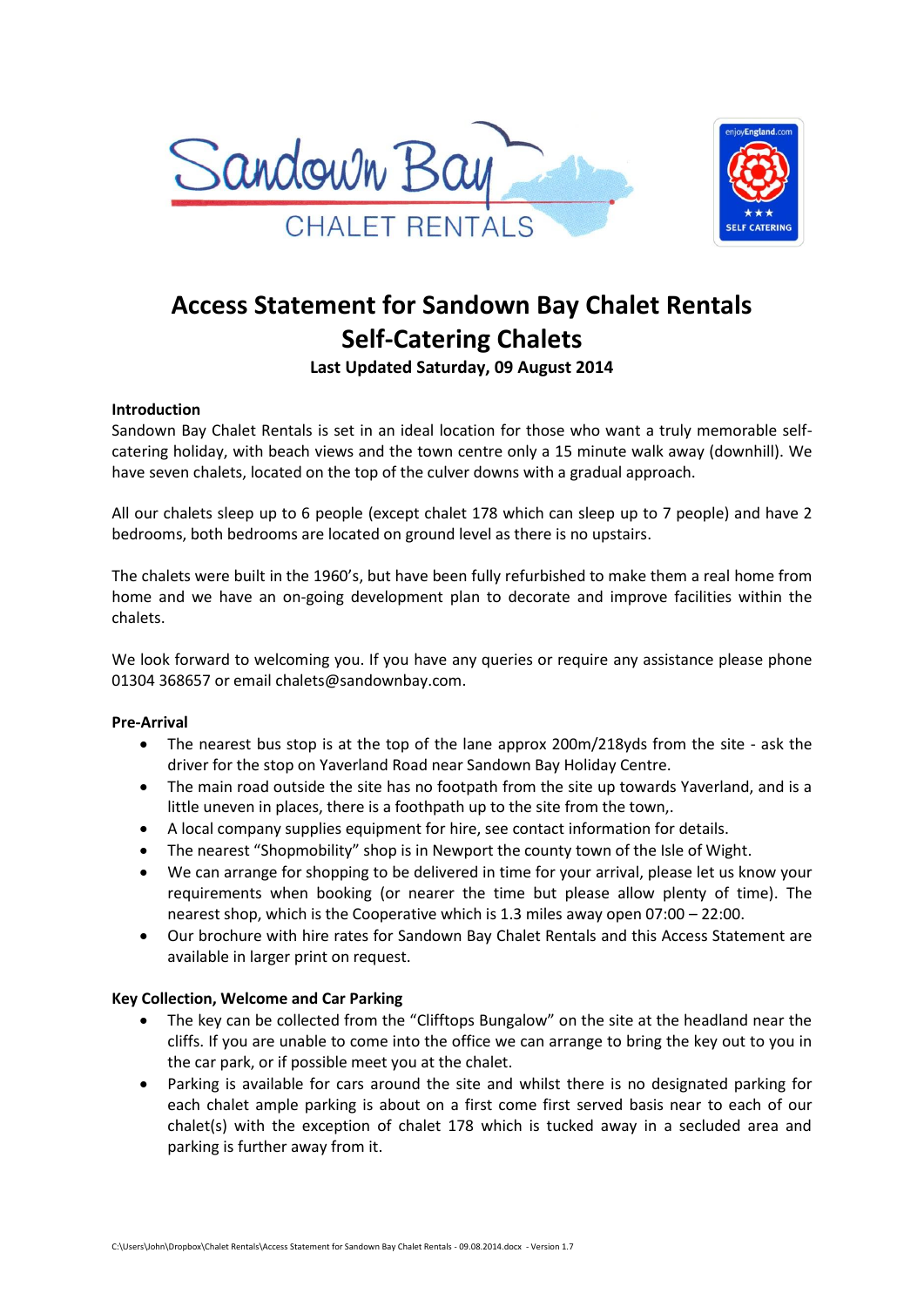- The parking area has several different surfaces in different places round the site and varies from gravel, tarmac and concrete with a paved walkways leading to the chalets.
- Most areas of the site are well lit at night by external lights on the front and ends of chalet blocks with some additional overhead "street type" lighting in some places.

### **Entrance to Property**

• The front door is wide.

| <b>Chalet</b> | <b>Metric</b>       | <b>Imperial</b>  |
|---------------|---------------------|------------------|
| 21            | 76 cm               | 30''             |
| 22            | 76 cm               | 30''             |
| 26            | 77.5 cm             | 30 1/2"          |
| 27            | Patio Door - 112 cm | Patio Door - 44" |
| 84            | 76 cm               | 30''             |
| 85            | 76 cm               | 30''             |
| 178           | 73.5 cm             | 79''             |

• There is 1 step up to and over the door threshold in each of our chalets:- height of this step is:-

| <b>Chalet</b> | <b>Metric</b> | <b>Imperial</b> |
|---------------|---------------|-----------------|
| 21            | 20 cm         | 8''             |
| 22            | 23 cm         | q''             |
| 26            | 28 cm         | 11''            |
| 27            | 10 cm         | 4"              |
| 84            | 29 cm         | $11\frac{1}{2}$ |
| 85            | 30.5 cm       | 12"             |
| 178           | 24 cm         | 9 <i>%</i>      |

• The entrances are all well lit by lighting on a central timer device that we have no direct control over.

• The floor covering inside the entrance/lounge is of:-

| <b>Chalet</b> |              |
|---------------|--------------|
| 21            | Carpet       |
| 22            | Carpet       |
| 26            | Carpet       |
| 27            | Carpet       |
| 84            | Carpet       |
| 85            | Carpet       |
| 178           | <b>Tiles</b> |

#### **Halls, Stairs, Landings, Passageways**

There are no Hallways, stairs and landings as all our chalets are single storey buildings.

#### **Lounge/Dinner/Kitchen**

- The lounge/dinner/kitchen is situated all on one level as there is only ground floor accommodation in these 1 storey chalets with direct entry into the chalets.
- The room has a mixture of seating with sofas and soft chairs with non-feather cushions as well as some dinning type chairs without arms, some have a low level coffee table, these can easily be moved out of the way.
- All furniture can be moved.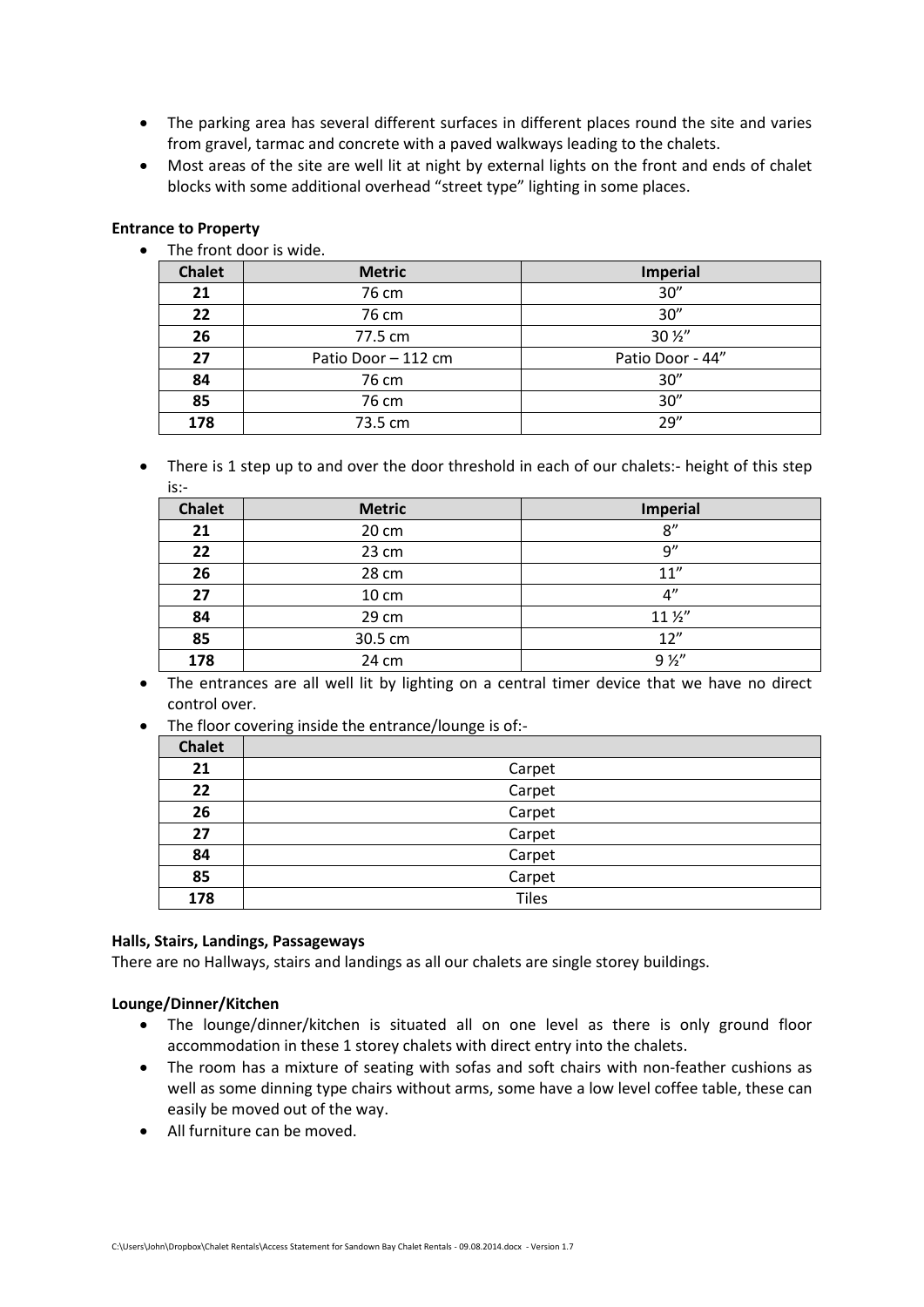- There is a flat-screen digital televisions with built in Freeview digital TV with remote control, subtitles, and internal DVD player, all are capable of receiving digital radio stations via Freeview.
- Lighting is natural daylight and by night levels are controlled by switches, with overhead lighting all fitted with low energy light bulbs.

| <b>Chalet</b> | <b>Lounge/Dinner Area</b> | <b>Kitchen Area</b> |
|---------------|---------------------------|---------------------|
| 21            | Carpet                    | Vinyl               |
| 22            | Carpet                    | Vinyl               |
| 26            | Carpet                    | <b>Tiles</b>        |
| 27            | Carpet                    | <b>Tiles</b>        |
| 84            | Carpet                    | <b>Tiles</b>        |
| 85            | Carpet                    | <b>Tiles</b>        |
| 178           | <b>Tiles</b>              | <b>Tiles</b>        |

• The flooring is:-

- There is a sofa and has non-feather cushions.
- The dining table (moveable) is the folding type so folds down when not in use and stores four of the fold up chairs within it, the table is waiting to be re-measured high.
- There is free space around the table.
- Chairs (all moveable) 6 chairs some are with padded seats.

|  |  |  | The door of the oven drops down and the heights are as follows:- |  |
|--|--|--|------------------------------------------------------------------|--|
|  |  |  |                                                                  |  |

| <b>Chalet</b> | <b>Oven Door Handle Height From Floor</b> |                 | <b>Hob Height from Floor</b> |                 |
|---------------|-------------------------------------------|-----------------|------------------------------|-----------------|
|               | <b>Metric</b>                             | <b>Imperial</b> | <b>Metric</b>                | <b>Imperial</b> |
| 21            | 71 cm                                     | 28''            | 91.5 cm                      | 36''            |
| 22            | 74 cm                                     | 29''            | 92.5 cm                      | 36 1/2"         |
| 26            | 71 cm                                     | 28''            | 94 cm                        | 37''            |
| 27            | 74 cm                                     | 29''            | 94 cm                        | 37''            |
| 84            | 71 cm                                     | 28''            | 91.5 cm                      | 36''            |
| 85            | 71 cm                                     | 28''            | 90 cm                        | 35 1/2"         |
| 178           | 74 cm                                     | 29''            | 92.5 cm                      | 36 1/2"         |

Worktop and sink are above the floor:-

| <b>Chalet</b> | <b>Metric</b> | <b>Imperial</b> |
|---------------|---------------|-----------------|
| 21            | 91.5 cm       | 36''            |
| 22            | 92.5 cm       | 36 1/2"         |
| 26            | 94 cm         | 37''            |
| 27            | 94 cm         | 37''            |
| 84            | 91.5 cm       | 36''            |
| 85            | 90 cm         | 35 1/2"         |
| 178           | 92.5 cm       | 36 1/2"         |

Larder fridge or fridge with an ice box available, heights of:-

| <b>Chalet</b> | <b>Highest Shelf</b> |                 | <b>Lowest Draw/Shelf</b> |                 |
|---------------|----------------------|-----------------|--------------------------|-----------------|
|               | <b>Metric</b>        | Imperial        | <b>Metric</b>            | <b>Imperial</b> |
| 21            | 51 cm                | 20''            | $20 \text{ cm}$          | 8''             |
| 22            | 67 cm                | $26\frac{1}{2}$ | 28 cm                    | 11''            |
| 26            | 61 cm                | 24''            | $23 \text{ cm}$          | q"              |
| 27            | 70 cm                | 27 <i>Y</i> ''  | 23 cm                    | Q''             |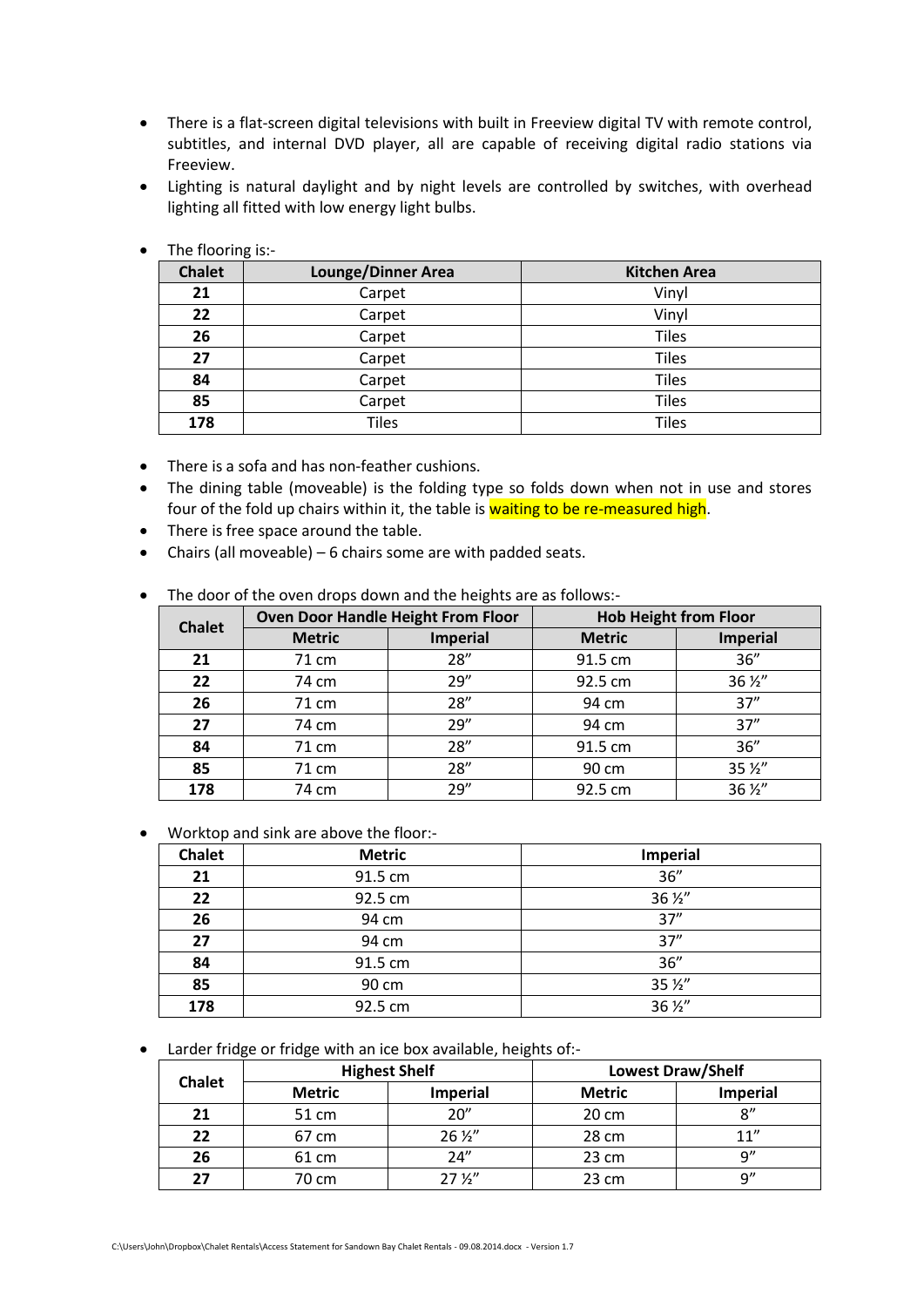| 84  | 68.5 cm | つつ〃<br>. .      | 25.5 cm | 10'' |
|-----|---------|-----------------|---------|------|
| 85  | 68.5 cm | つつ〃<br>_ .      | 25.5 cm | 10'' |
| 178 | 65 cm   | $25\frac{1}{2}$ | 23 cm   | ۵"   |

- Glasses and crockery can be moved from wall cupboards to lower cupboards, if required, please request this when booking.
- Large cutlery and utensils, can opener and cordless kettles some rotating 360.
- The kitchen is evenly and well lit with low energy lighting.

# **Bedrooms and Sleeping Areas**

• There is 1 bedroom with a double bed, with step free level access from the front door there is also a twin bedroom with bunk beds, this is also step free from the front door.

| <b>Chalet</b> | <b>Metric</b> |         | Imperial      |         |
|---------------|---------------|---------|---------------|---------|
|               | <b>Double</b> | Twin    | <b>Double</b> | Twin    |
| 21            | 74 cm         | 74 cm   | 29''          | 29''    |
| 22            | 75 cm         | 75 cm   | 29 1/2"       | 29 1/2" |
| 26            | 71 cm         | 72.5 cm | 28''          | 28 1/2" |
| 27            | 68.5 cm       | 74 cm   | 27''          | 29''    |
| 84            | 74 cm         | 74 cm   | 29''          | 29''    |
| 85            | 74 cm         | 74 cm   | 29''          | 29''    |
| 178           | 74 cm         | 74 cm   | 29''          | 29''    |

• The doors to the bedrooms are wide:-

- Furniture can be easily removed or rearranged in the open plan lounge/dinner/kitchen upon request.
- A sofa bed for use by a personal assistant/carer or friend/family member is available in the lounge area in chalets.

| <b>Chalet</b> | <b>Sofa Beds</b>                                                                 |  |
|---------------|----------------------------------------------------------------------------------|--|
| 21            | Yes                                                                              |  |
| 22            | Yes                                                                              |  |
| 26            | There is a large corner sofa in this chalet, you can sleep on it but it is not a |  |
|               | proper sofa bed.                                                                 |  |
| 27            | Yes                                                                              |  |
| 84            | Yes                                                                              |  |
| 85            | Yes                                                                              |  |
| 178           | Yes                                                                              |  |

• The height of the double beds from the top of the mattress to the floor is:-

| <b>Chalet</b> | <b>Metric</b>             | Imperial                  |
|---------------|---------------------------|---------------------------|
| 21            | 48 cm                     | 19''                      |
| 22            | 51 cm                     | 20''                      |
| 26            | 53.5 cm                   | 21''                      |
| 27            | waiting to be re-measured | waiting to be re-measured |
| 84            | 59.5 cm                   | $23\frac{1}{2}$           |
| 85            | 59.5 cm                   | $23\frac{1}{2}$           |
| 178           | 56 cm                     | 22"                       |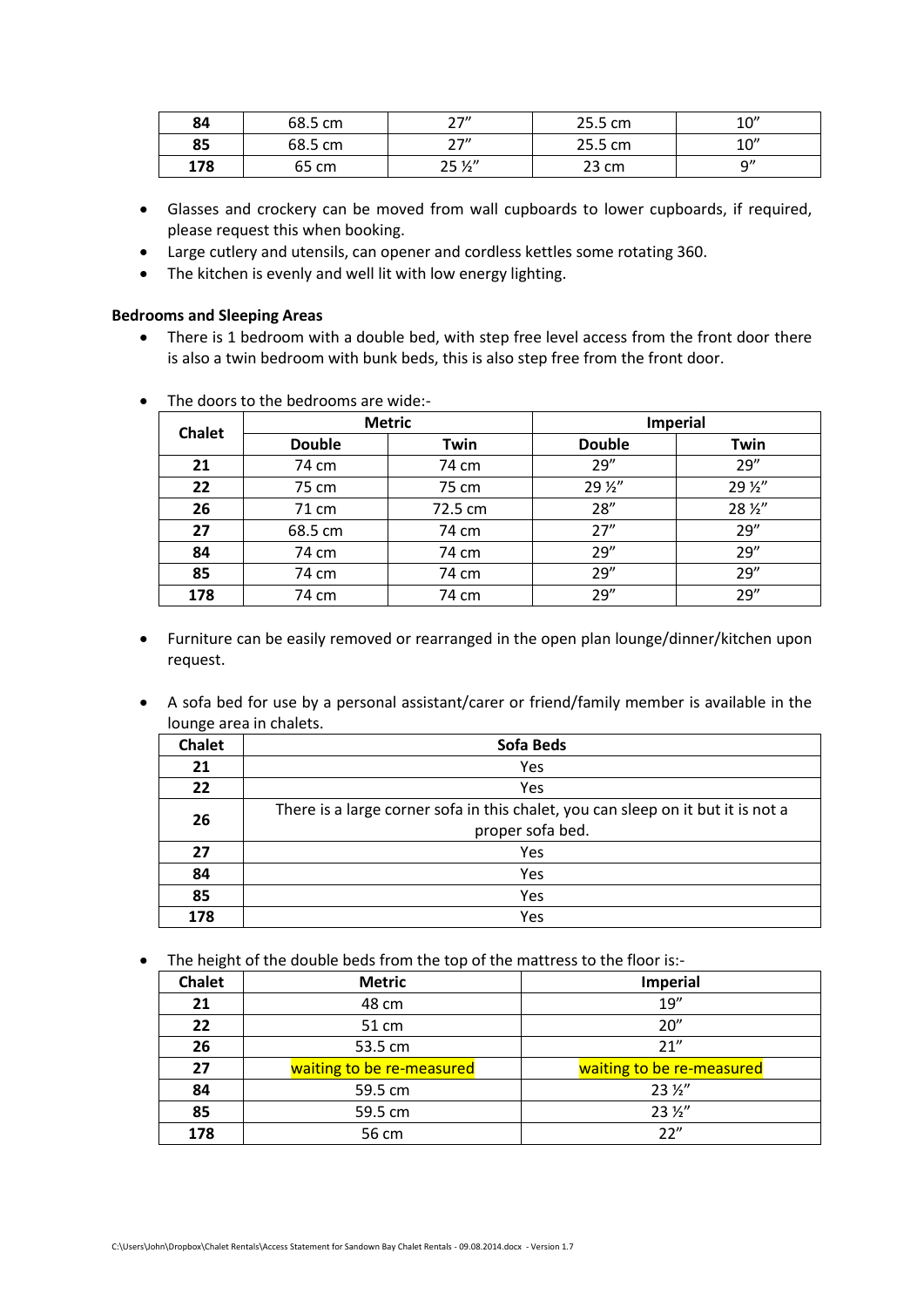- Lighting is natural daylight and at night overhead lighting is by a switch. Bedside lamps are also in each bedroom.
- All bedrooms offer good colour contrast between the floor, walls and doors, short pile carpet/vinyl.
- A vibrating alarm clock can be provided upon request from our reception at "Clifftops".

# **Bathrooms, Shower-rooms and Toilets**

There is only one bathroom and is ground level with steps involved in accessing it the door opening widths are:-

| <b>Chalet</b> | <b>Metric</b> | Imperial |
|---------------|---------------|----------|
| 21            | 74 cm         | 29''     |
| 22            | 75 cm         | 29 1/2"  |
| 26            | 74 cm         | 29''     |
| 27            | 74 cm         | 29''     |
| 84            | 72.5 cm       | 28 1/2"  |
| 85            | 74 cm         | 29''     |
| 178           | 74 cm         | 29''     |

A level entry, step free shower.

A shower seat available where required.

There are currently no Grab rails around the shower or baths.

Toilet's are at a height of:-

| <b>Chalet</b> | <b>Metric</b> | <b>Imperial</b>              |
|---------------|---------------|------------------------------|
| 21            | 41 cm         | 16''                         |
| 22            | 41cm          | 16''                         |
| 26            | 43 cm         | 17''                         |
| 27            | 41 cm         | 16''                         |
| 84            | 42 cm         | 16 1/2"                      |
| 85            | 42 cm         | $16\,\frac{\cancel{2}''}{ }$ |
| 178           | 42 cm         | 16 1/2"                      |

Seat raisers can be hired if sufficient notice is given where required – there will be a charge for this service at cost.

#### Wash basin heights:-

| <b>Chalet</b> | <b>Metric</b> | Imperial        |
|---------------|---------------|-----------------|
| 21            | 84 cm         | 33''            |
| 22            | 82.5 cm       | $32\frac{1}{2}$ |
| 26            | 79 cm         | 31''            |
| 27            | 84 cm         | 33''            |
| 84            | 84 cm         | 33''            |
| 85            | 84 cm         | 33''            |
| 178           | 84 cm         | 33''            |

The taps on the washbasin and bath are of the standard design.

Well lit with overhead lighting.

Non-slip flooring.

The door opening to the showers are:-

| Chalet   | <b>Metric</b> | <b>Imperial</b> |
|----------|---------------|-----------------|
| <br>$-1$ | Bath 56 cm    | Bath 22" High   |